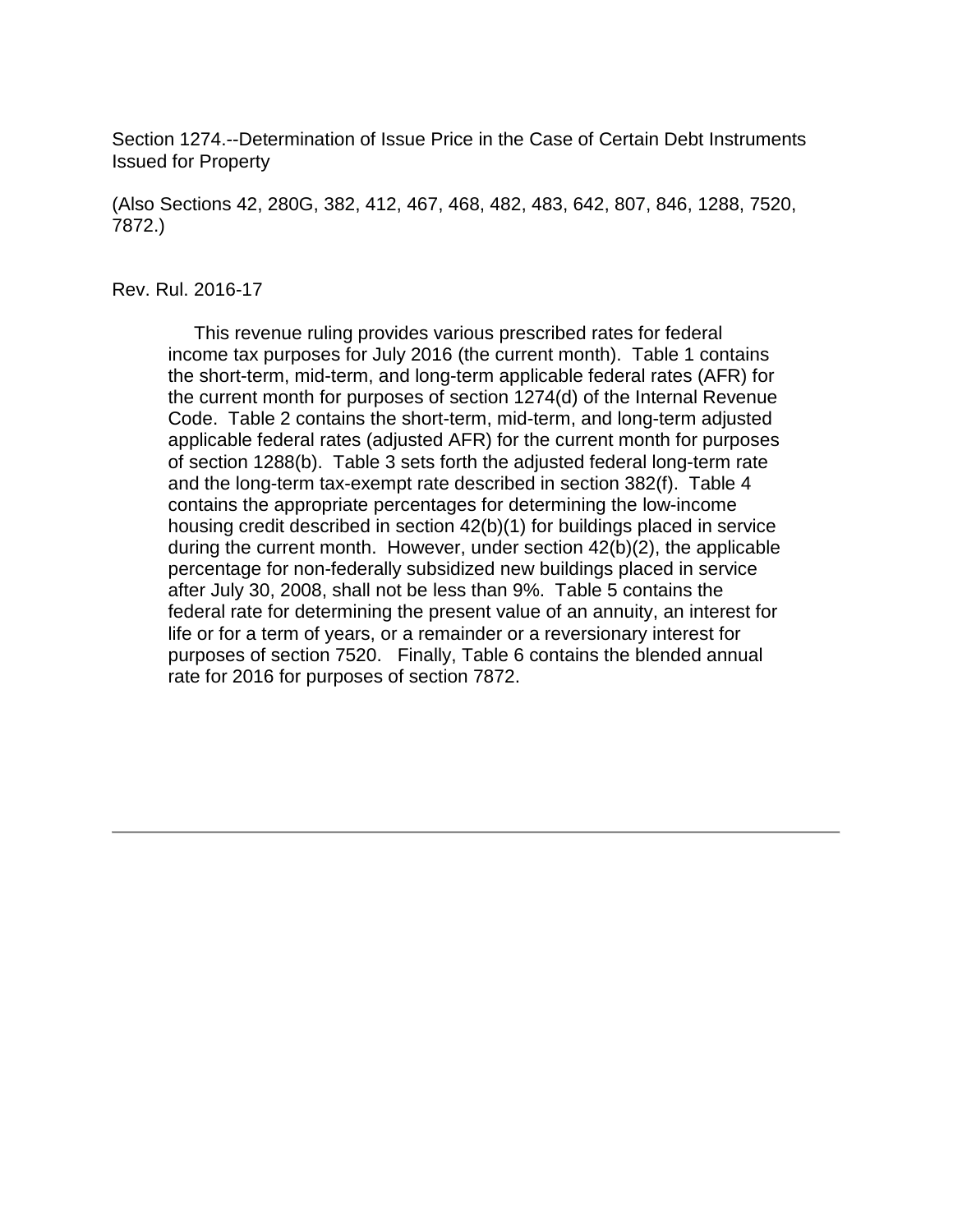# REV. RUL. 2016-17 TABLE 1

# Applicable Federal Rates (AFR) for July 2016

|            | <b>Period for Compounding</b> |            |           |         |  |
|------------|-------------------------------|------------|-----------|---------|--|
|            | <b>Annual</b>                 | Semiannual | Quarterly | Monthly |  |
|            |                               |            |           |         |  |
|            | Short-term                    |            |           |         |  |
| <b>AFR</b> | .71%                          | .71%       | .71%      | .71%    |  |
| 110% AFR   | .78%                          | .78%       | .78%      | .78%    |  |
| 120% AFR   | .85%                          | .85%       | .85%      | .85%    |  |
| 130% AFR   | .92%                          | .92%       | .92%      | .92%    |  |
|            |                               |            |           |         |  |
|            | Mid-term                      |            |           |         |  |
| <b>AFR</b> | 1.43%                         | 1.42%      | 1.42%     | 1.42%   |  |
| 110% AFR   | 1.57%                         | 1.56%      | 1.56%     | 1.55%   |  |
| 120% AFR   | 1.71%                         | 1.70%      | 1.70%     | 1.69%   |  |
| 130% AFR   | 1.86%                         | 1.85%      | 1.85%     | 1.84%   |  |
| 150% AFR   | 2.14%                         | 2.13%      | 2.12%     | 2.12%   |  |
| 175% AFR   | 2.51%                         | 2.49%      | 2.48%     | 2.48%   |  |
|            |                               |            |           |         |  |
|            | Long-term                     |            |           |         |  |
| <b>AFR</b> | 2.18%                         | 2.17%      | 2.16%     | 2.16%   |  |
| 110% AFR   | 2.40%                         | 2.39%      | 2.38%     | 2.38%   |  |
| 120% AFR   | 2.62%                         | 2.60%      | 2.59%     | 2.59%   |  |
| 130% AFR   | 2.84%                         | 2.82%      | 2.81%     | 2.80%   |  |
|            |                               |            |           |         |  |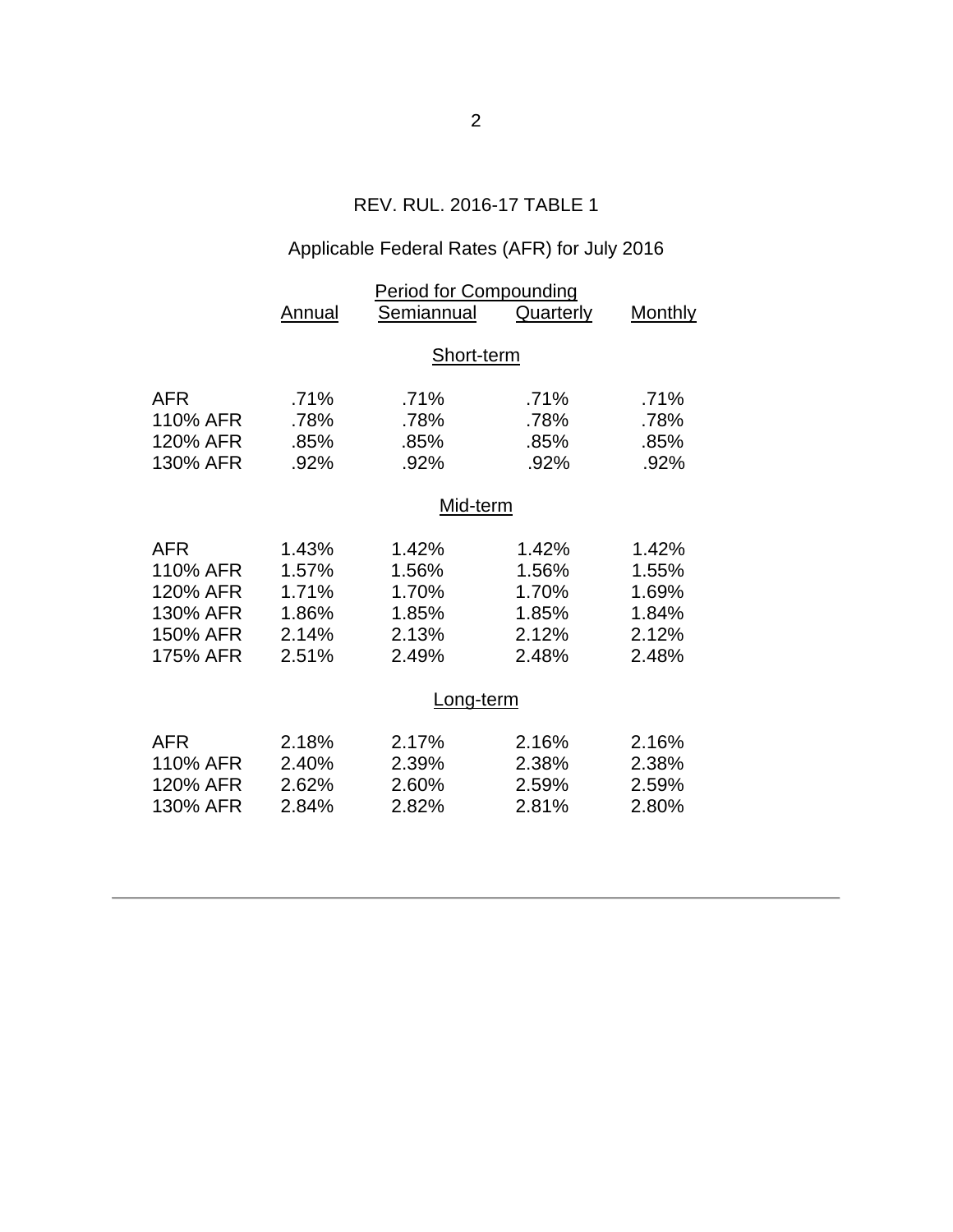### REV. RUL. 2016-17 TABLE 2

# Adjusted AFR for July 2016

|                            | Period for Compounding |            |           |         |  |
|----------------------------|------------------------|------------|-----------|---------|--|
|                            | Annual                 | Semiannual | Quarterly | Monthly |  |
| Short-term<br>adjusted AFR | .65%                   | .65%       | .65%      | .65%    |  |
| Mid-term<br>adjusted AFR   | 1.16%                  | 1.16%      | 1.16%     | 1.16%   |  |
| Long-term<br>adjusted AFR  | 2.08%                  | 2.07%      | 2.06%     | 2.06%   |  |

### REV. RUL. 2016-17 TABLE 3

# Rates Under Section 382 for July 2016

| Adjusted federal long-term rate for the current month                                                                                                                                | 2.08% |
|--------------------------------------------------------------------------------------------------------------------------------------------------------------------------------------|-------|
| Long-term tax-exempt rate for ownership changes during the<br>current month (the highest of the adjusted federal long-term<br>rates for the current month and the prior two months.) | 2.24% |